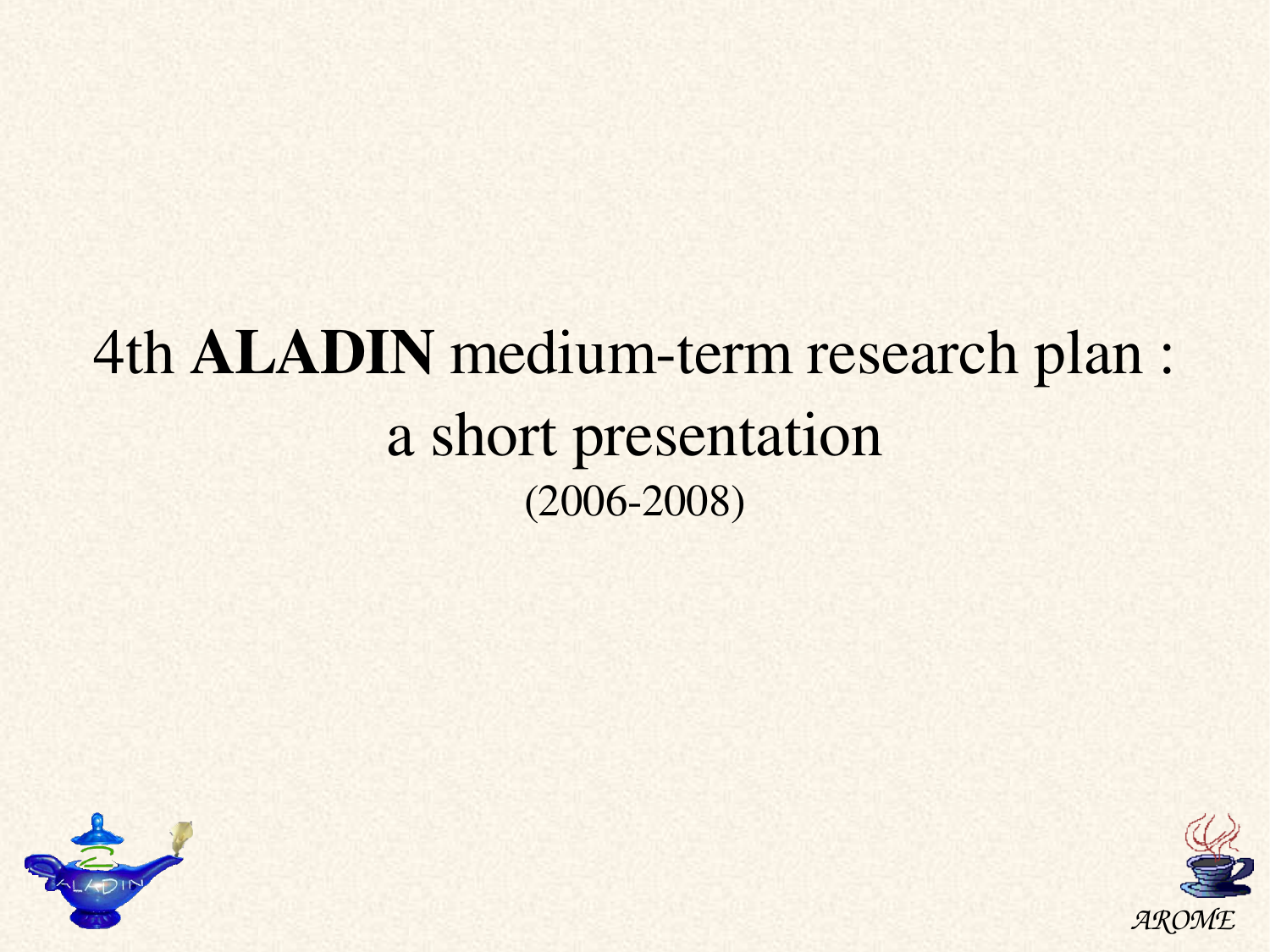# BACKGROUND

Ambitious (but sensible) targets for operations in 2008 data assimilation

improved physics higher vertical and horizontal resolutions first AROME implementations more nowcasting applications common EPS

**HIRLAM** partnership

...

**O** Decentralization of research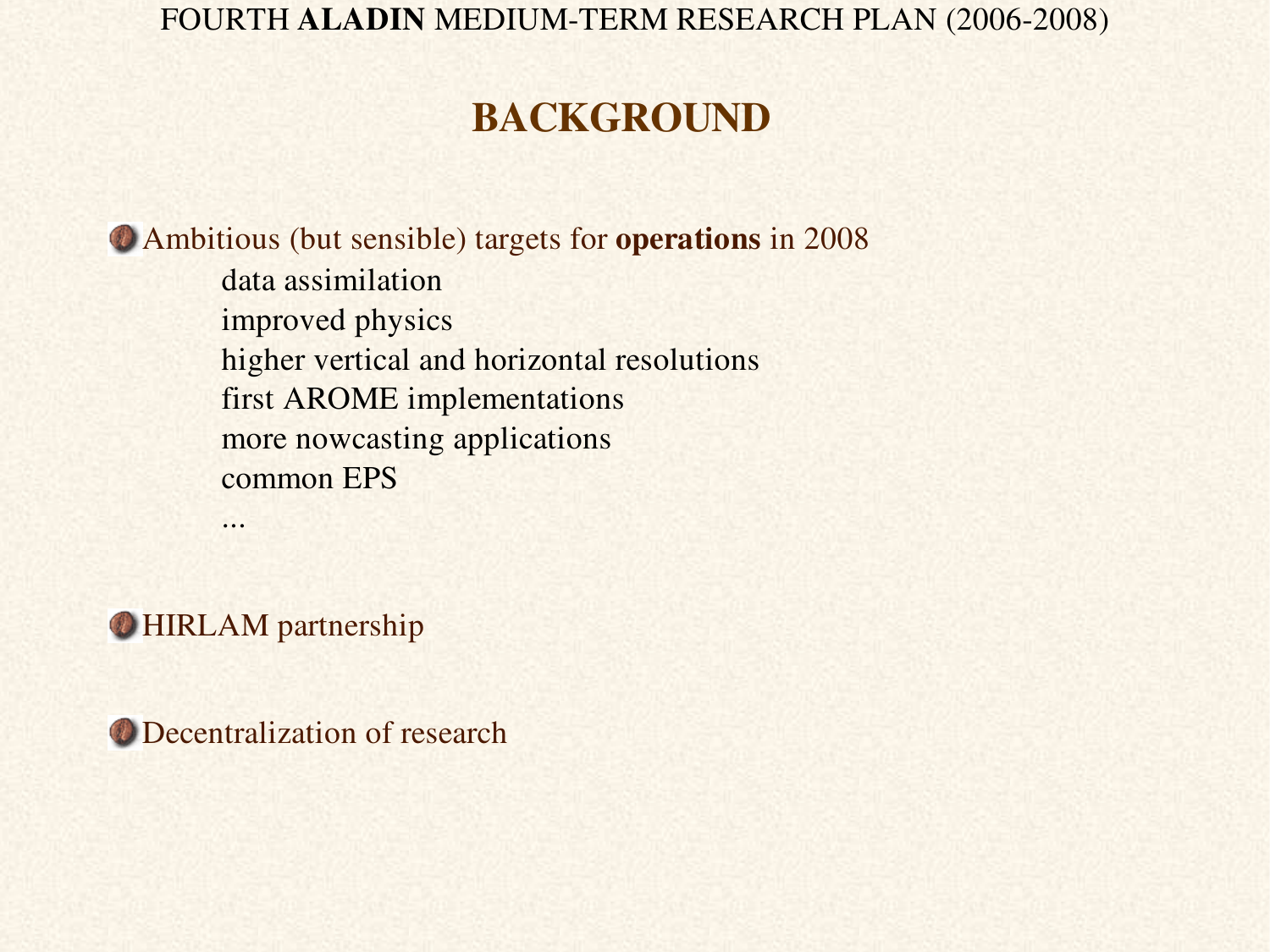Evolution of operational suites : expensive vs cheap options

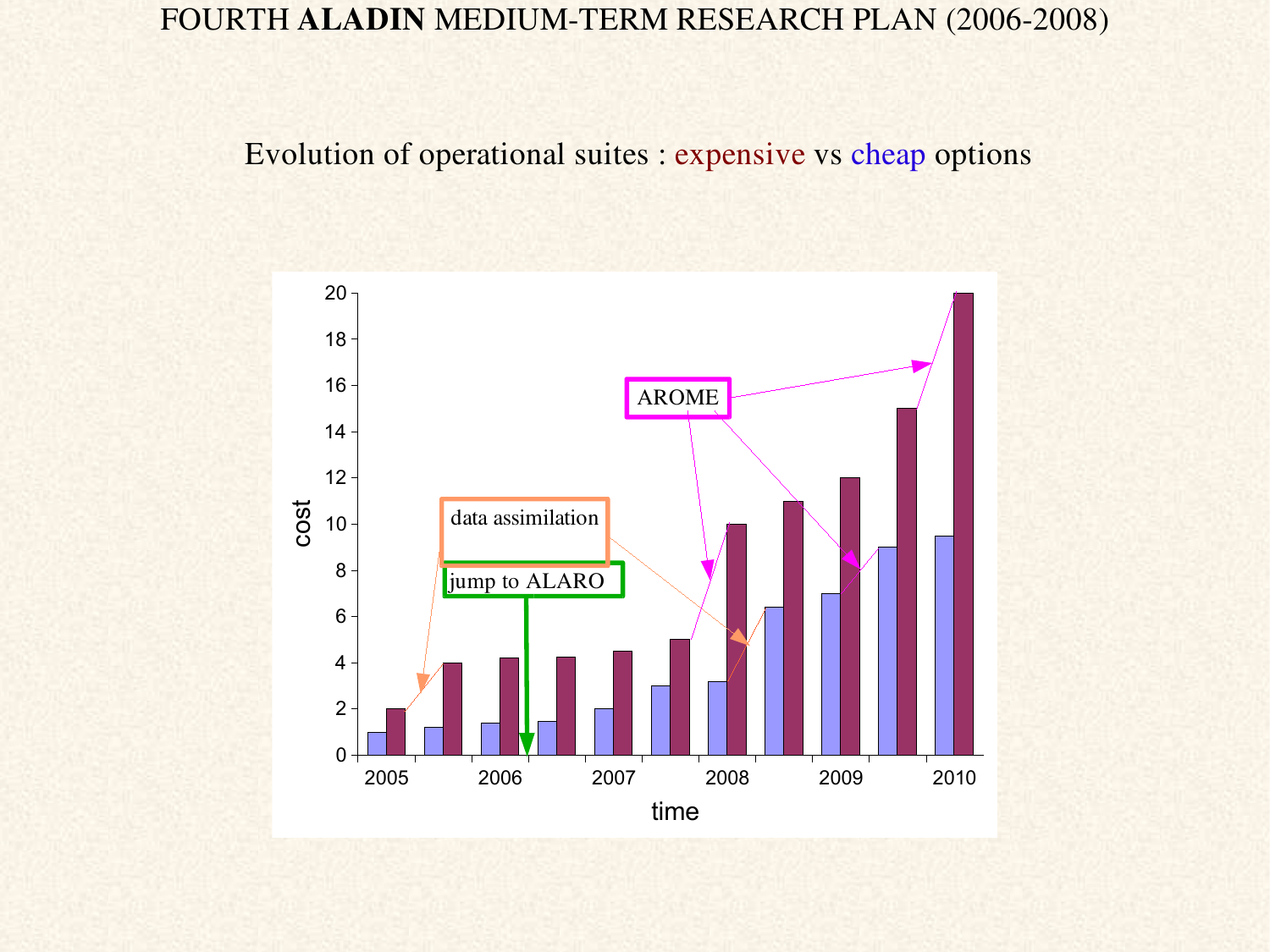First guess :

# A lot of work !

a large part of applied research : plug-in and validation ...

but not so straightforward : difficult scientific issues on the way !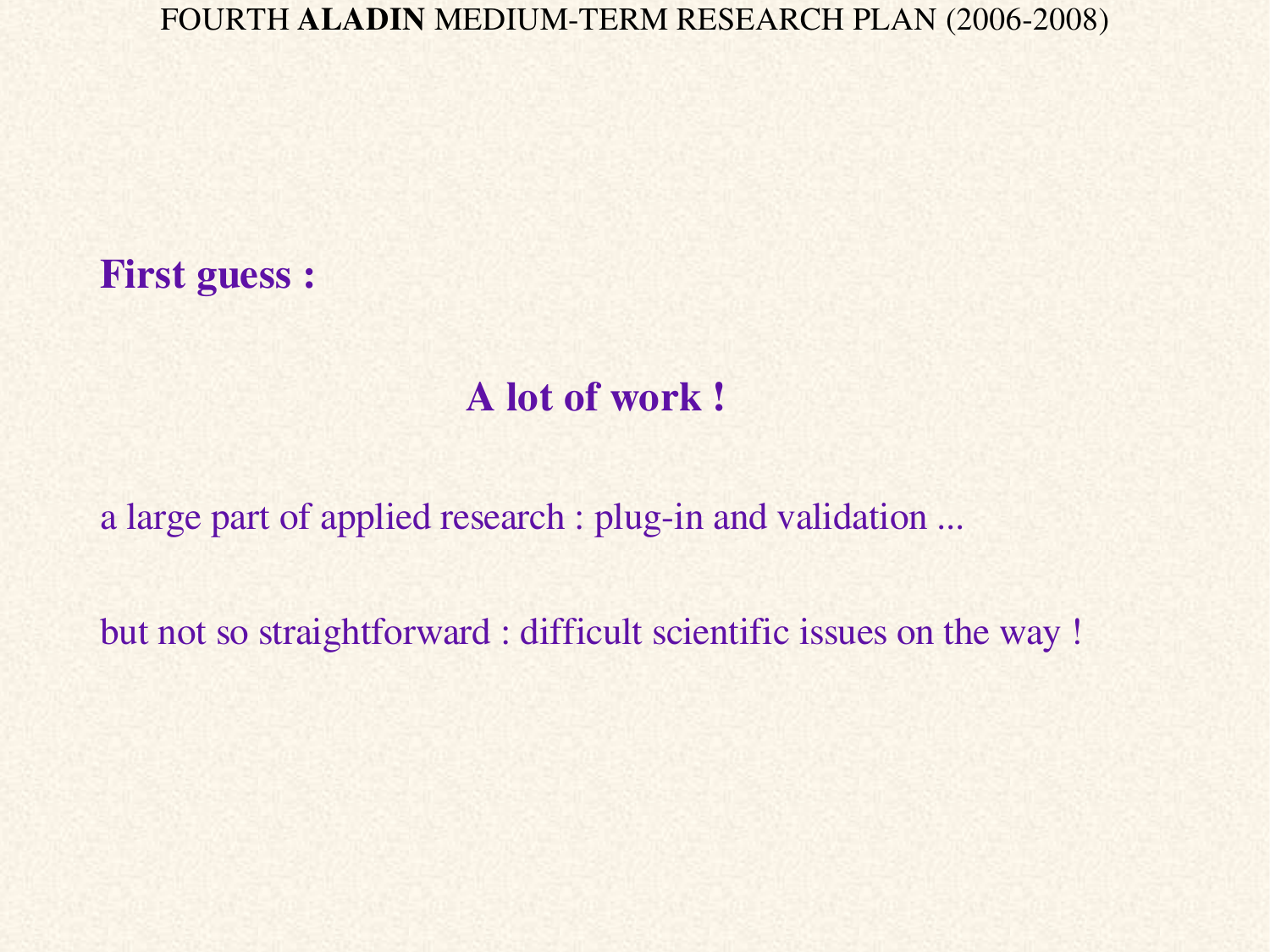# Model core

### **Dynamics**

some relief ...



### **Coupling**

a difficult scientific problem :

transparent lateral boundary conditions in a spectral model

need for safe operational choices : time dimension (coupling frequency) : *from 1999 !* nesting strategy (coupling and initialization) : *when going to higher resolution*



no rest !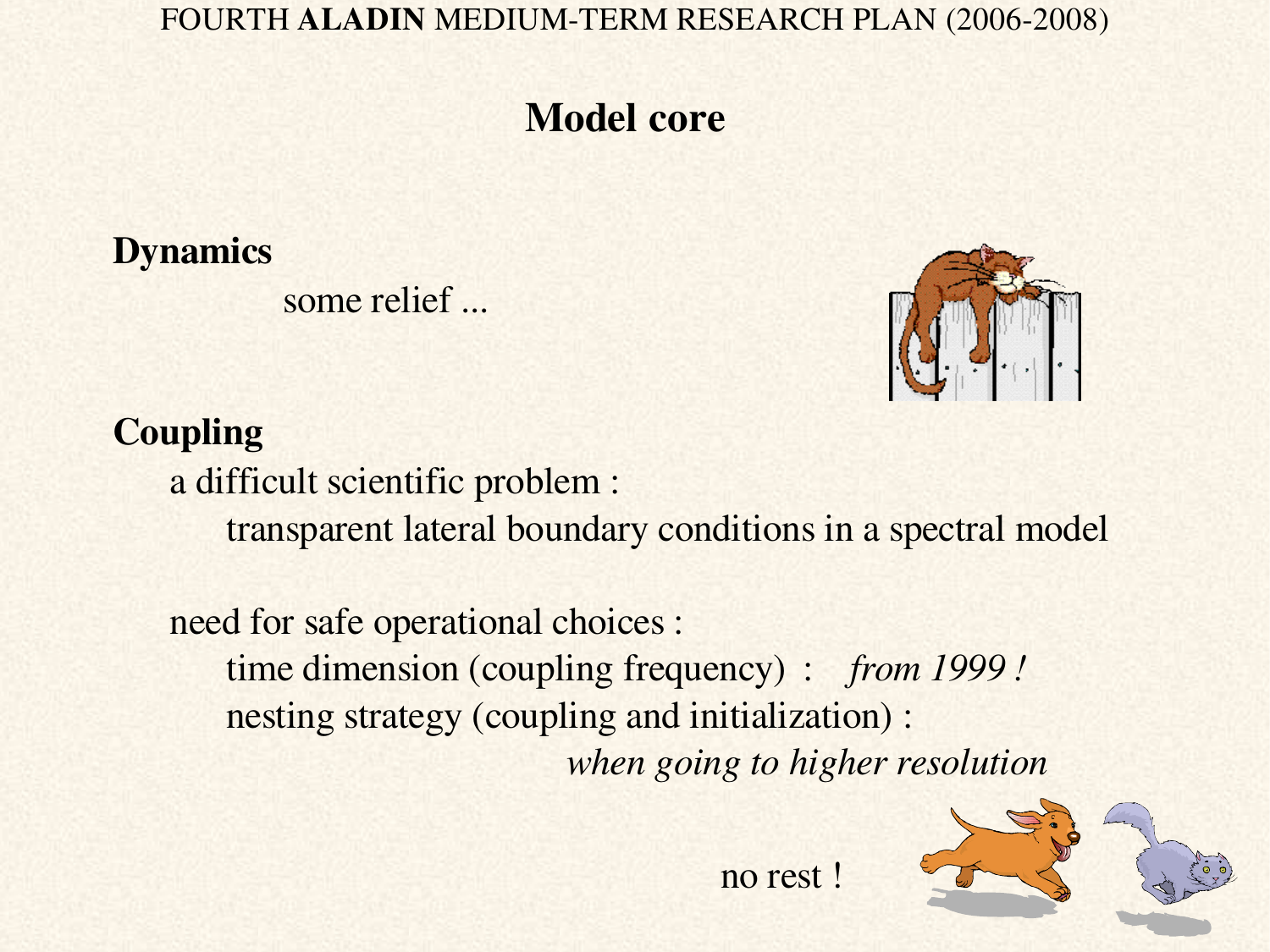## **Physics**

a hot topic ! NEW a wide range of scales, a wide range of schemes ... and many complains from forecasters !

 $\triangleright$  a common interface to dynamics

 $\triangleright$  common diagnostic and validation tools

*before playing with the toolbox and addressing the many scientific problems*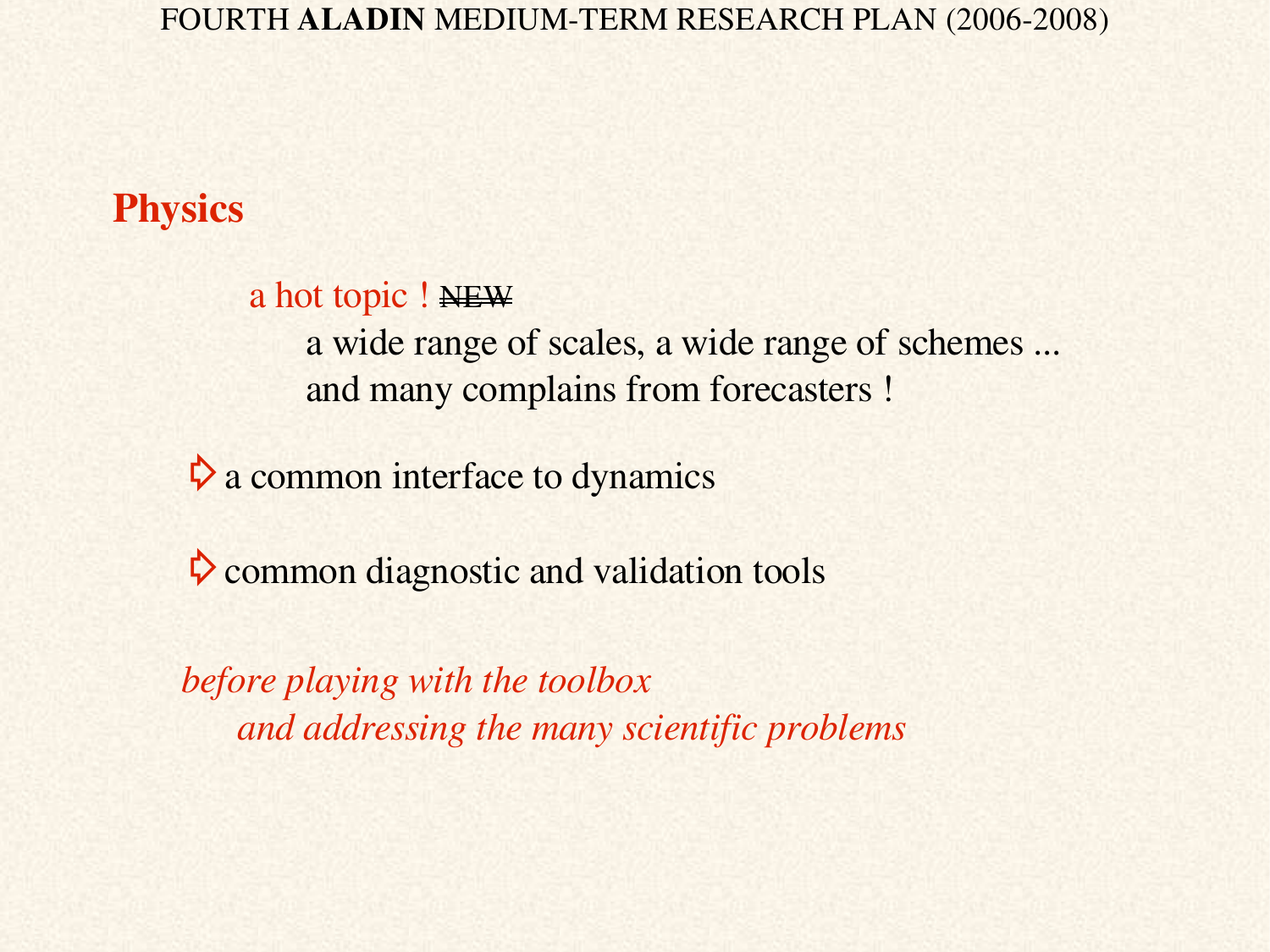# DATA ASSIMILATION

very useful, and very demanding

*increase with resolution for both !*

a lot of work for a lot of observations

an agreement on the importance of ensemble methods and variational techniques

3d-var as main target but 4d-var addressed via code convergence with HIRLAM

going towards very high resolution is not a straightforward downscaling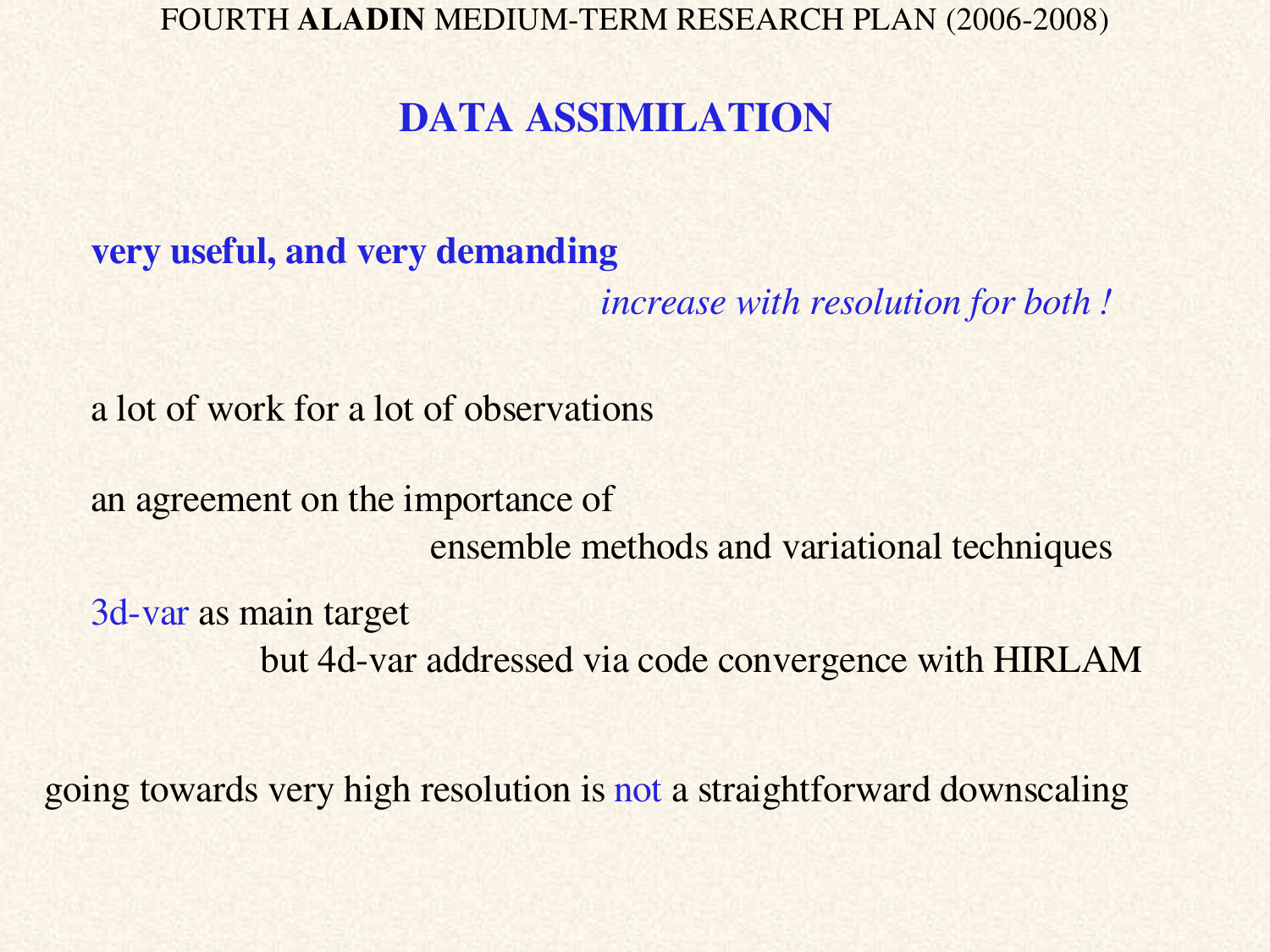# SURFACE

New ! moved outside the NWP model (externalization)  $\rightarrow$  plug-in required at the beginning

use of higher-resolution physiographic data

evaluation or design of more realistic parametrizations

improvements in surface analyses :

snow cover **SST** T2m, Hu2m soil moisture & temperature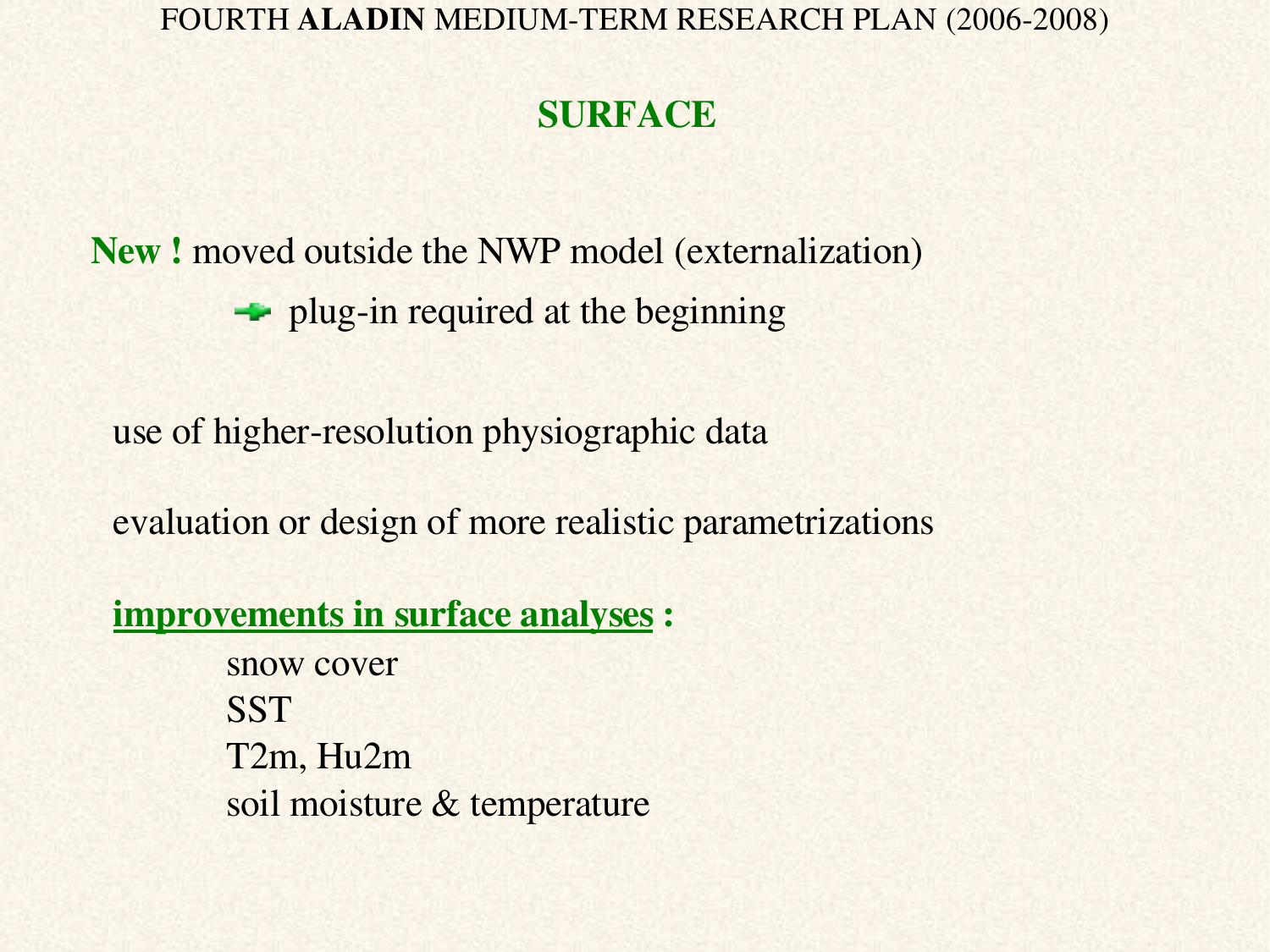### PREDICTABILITY

### VALIDATION

of increasing importance, but starting from 0 *(or close)*

### TECHNICAL ENVIRONMENT

not to be neglected ...